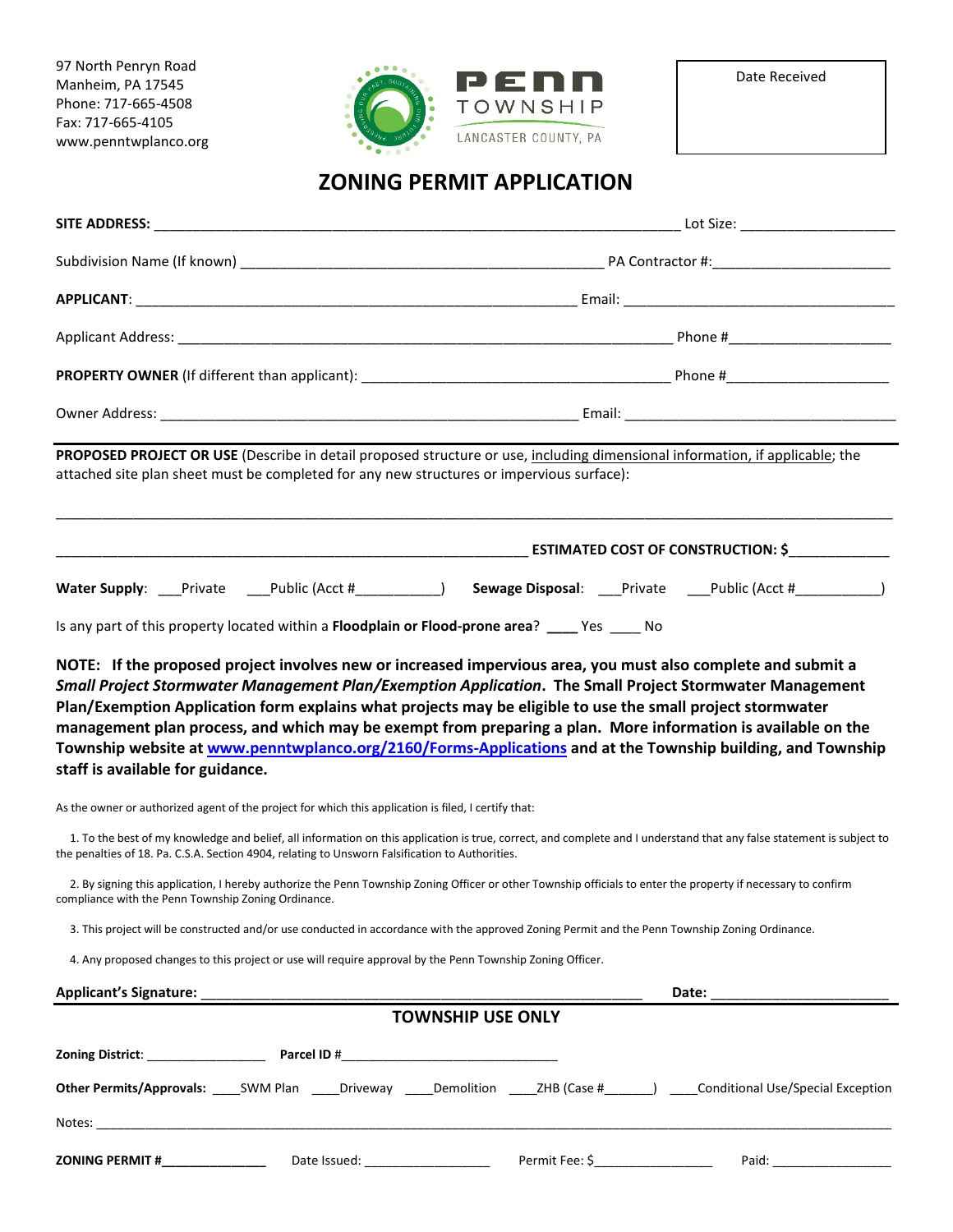## **INSTRUCTIONS FOR SITE PLAN**

**Plan does not need to be drawn to scale, but must show the following:**

- **1. Location (names of abutting street(s) and dimensions of lot**
- **2. Distances between proposed new structure and property lines, including front, rear, and both sides**
- **3. Location, dimensions and uses of all existing and proposed structures and impervious areas on lot**
- **4. Location of existing and proposed on-lot wells and sewage disposal systems, if applicable, and distances to proposed new structure**
- **5. Location of stormwater management facilities, streams, wetlands, or other water bodies**
- **6. Location of easements**



## **TOWNSHIP USE ONLY**

| Setbacks: Required: | Provided: | <b>Maximum Lot Coverage:</b>                                 |  |
|---------------------|-----------|--------------------------------------------------------------|--|
| Front:              |           |                                                              |  |
| Side:               |           |                                                              |  |
| Side:               |           | <b>T-2 Ag Zone Only:</b> Total New Lots/Dwellings Permitted: |  |
| Rear:               |           | Total New Lots/Dwellings Created Since 1989:                 |  |
| Max Height:         |           | Remainder New Lots/Dwellings Permitted:                      |  |
| Prop. Height:       |           | New Lots/Dwellings Permitted: ___________                    |  |
|                     |           |                                                              |  |

| Notes: | __________ |
|--------|------------|
|        |            |